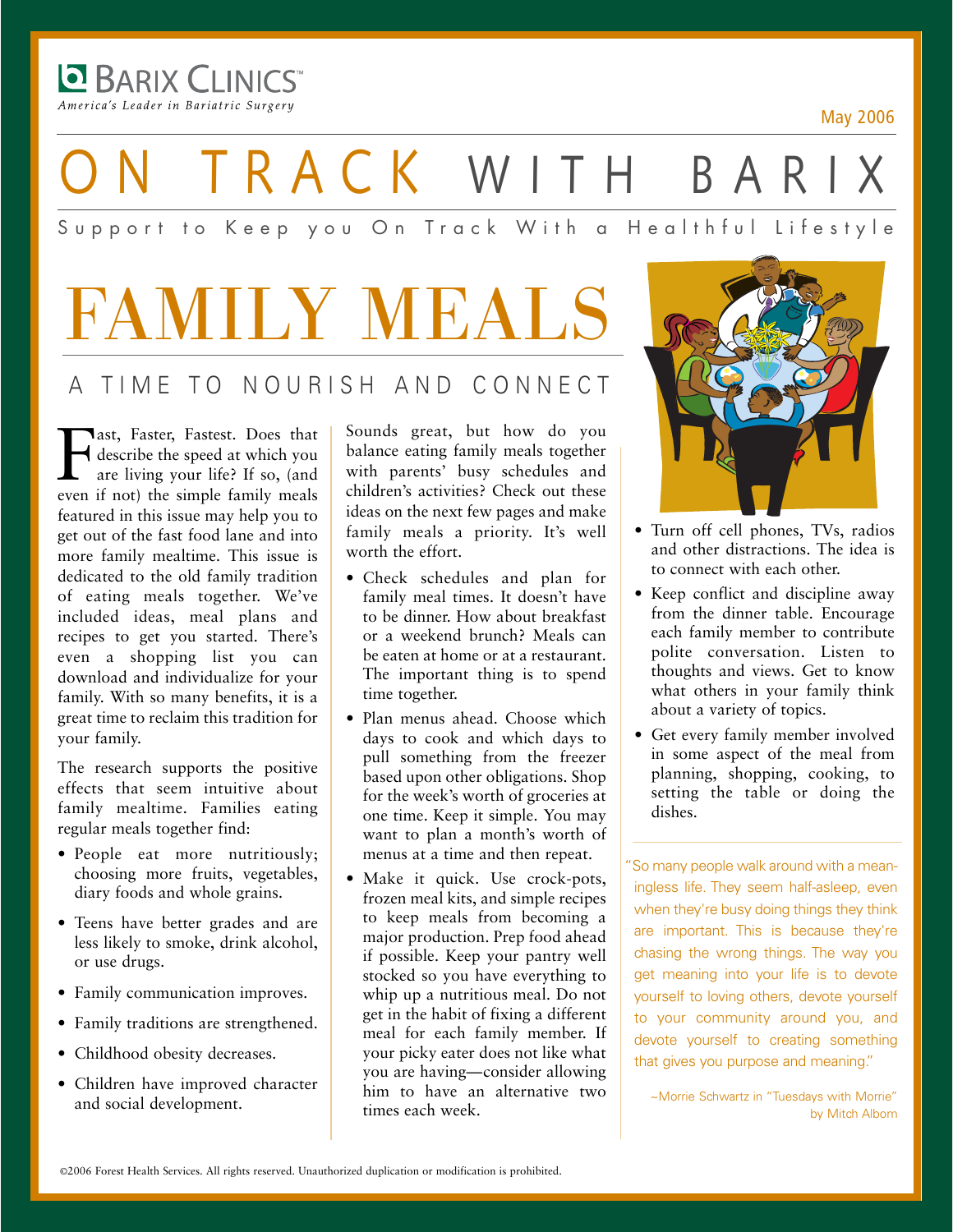## FAMILY MEAL RECIPES

#### *Summer Salad*

1–20oz can pineapple tidbits, packed in juice 1–11oz can mandarin oranges, packed in juice 1 pkg. (4 serving size) instant pudding, lemon, no added sugar

1 cup strawberries, fresh, cut into quarters.

1 cup sliced bananas

Drain pineapple and oranges, reserving liquid. Prepare pudding, using liquid from the fruit in place of milk. In a bowl, combine pineapple, oranges and strawberries and gently fold in pudding. Chill for at least 2 hours. Add bananas just before serving. Make 8 servings.

*Nutrition Information per Serving:* 108 Calories; 0 grams Protein; 0 grams Fat; 27 grams Carbohydrate; 161 mg sodium.

#### *Sweet and Sour Chicken*

1 lb. Chicken breast, boneless, skinless 1 tbsp. Flour 1 tbsp. Vegetable oil 16 oz pineapple chunks, packed in juice 1 tsp. Cornstarch 1 tbsp. Splenda® 1 tbsp. Light Teriyaki sauce 1/8 tsp. Pepper Flatten chicken to 1/4 inch thickness. Place flour in plastic bag. Add chicken and shake to coat.

In a skillet over medium heat, brown chicken in oil for 3–5 minutes on each side or until juices run clear. Remove and keep warm. Drain pineapple, reserving ¼ cup juice. In a small bowl, combine cornstarch, ¼ cup juice, Splenda, teriyaki sauce, and pepper; whisk together until smooth. Place in skillet and heat to a boil. Boil for 30 seconds or until thickened. Add pineapple and chicken and heat through on low-medium heat. Serve with cooked rice if desired. Makes 6 small servings.

*Nutrition Information Per Serving:* 196 Calories; 24 grams Protein; 5 grams Fat; 12 grams Carbohydrate; 111 mg Sodium.

#### *Crock-pot Chicken*

1 lb chicken breast, boneless, skinless ¼ cup margarine

- 1 pkg. Italian salad dressing dry mix
- 1 can Campbell's cream of mushroom soup
- (98% fat free)

½ cup white wine

4 oz fat free cream cheese

Melt butter and cream cheese in crock-pot. Stir in dry salad dressing mix, soup, cream cheese and wine. Add chicken; spooning sauce over the top. Cook on low for 4–5 hours. Serve with angel hair pasta or rice if desired. Makes 6 small servings.

*Nutrition Information Per Serving*: 242 Calories; 28 grams Protein; 9 grams Fat; 6 grams Carbohydrate; 986 mg Sodium.

#### *Taco Pie*

- 1 lb of lean ground turkey
- 1 pkt. taco seasoning
- 1 can corn
- 1 can diced stewed tomatoes
- 1 box Jiffy Mix® corn muffins
- 1 cup cheddar cheese, shredded

Brown ground beef. Drain in colander; rinse under warm water to remove additional fat. Wipe skillet with paper towel to remove remaining fat. Place rinsed beef back in skillet; add taco seasoning, corn and tomatoes. Stir and cook for 3 minutes. Prepare corn muffin mix as directed on package. Spray a casserole dish with pan spray. Layer the ground beef mixture on the bottom, top with shredded cheddar and cover with the corn muffin mixture. Bake at 400°F for 15–20 minutes. Makes 8 servings.

*Nutrition Information Per Serving:* 350 Calories; 18 grams Protein; 12 grams Fat; 40 grams Carbohydrates; 970 mg Sodium.

### *Chicken Quesadillas*

8-6" flour tortillas

8 oz chicken breast, cooked and shredded 1 cup cheddar cheese, shredded 1 cup vegetables of choice (broccoli, red

pepper, green pepper, onion, mushrooms)

Spray a nonstick pan with cooking spray. Place one flour tortilla in pan and heat on medium. Add ¼ of the chicken, vegetables and cheese. Press a second tortilla on top. Spray the top tortilla with pan spray. Cook 2–3 minutes or until the bottom tortilla begins to brown and the cheese begins to melt. Carefully, flip the quesadilla and cook the other side for 2–3 minutes, or until the cheese has melted completely and the other side has browned. Repeat with remaining ingredients. Cut into wedges. Serve with fat free sour cream and salsa if desired. Makes 8 small servings.

*Nutrition Information Per Serving:* 195 Calories; 15 grams Protein; 8 grams Fat; 16 grams Carbohydrate; 400 mg Sodium.

#### *Crock-Pot Tenderloin*

1 ½ lb. Pork tenderloin 6 oz Lawry's Mesquite marinade

Marinade pork tenderloin for 2–24 hours. Place in crock-pot and cook on low heat for approximately 8 hours. Slice and serve. Makes 8 small servings.

*Nutrition Information Per Serving:* 120 Calories; 20 grams Protein; 3 grams Fat; 1 gram Carbohydrate; 302 mg Sodium.



16 oz chicken breast, boneless, skinless, cooked and chopped ¼ cup plain, fat free yogurt

3/4 cup fat free Miracle Whip or mayonnaise salt and pepper to taste

½ cup sliced almonds, walnuts or pistachios ¾ cup seedless grapes, cut into quarters

½ cup scallions, chopped

Mix the chicken, yogurt, and Miracle Whip together in a large bowl. Season to taste with salt and pepper. Gently fold in nuts, grapes and scallions. Makes 8 small servings.

#### *Nutrition Information Per Serving:* 150

Calories; 19 grams Protein; 4 grams Fat; 8 grams Carbohydrate; 227 mg Sodium.

#### *Tuna Casserole*

1 6-ounce can tuna packed in water, drained 1 cup macaroni noodles ½ cup onion, chopped 14 ounce frozen peas, thawed ½ cup cheddar cheese, 2% fat, shredded 1-10 ½ ounce can 98% fat-free cream of mushroom soup 1 cup skim milk

Preheat oven to 350°F. Combine first five ingredients in a casserole dish. Combine milk and soup in a bowl. Add to casserole and mix to moisten. Bake for 30 minutes. Makes 8 small servings.

#### *Nutrition Information Per Serving:* 172

Calories; 14 grams Protein; 3 grams Fat; 23 grams Carbohydrate; 433 mg Sodium

#### *Hummus*

4 garlic cloves, minced and then mashed 2-15 oz cans garbanzo beans (chickpeas), drained and rinsed 2/3 cup tahini (sesame seed oil) 1/3 cup lemon juice ½ cup water 1 Tbsp olive oil ½ tsp. salt

In a food processor or blender, combine all ingredients. Serve with pita bread wedges, fresh cut veggies or baked chips. Makes 12- ¼ cup servings.

#### *Nutrition Information Per Serving:*

156 Calories; 6 grams Protein; 9 grams Fat; 16 grams Carbohydrate; 314 mg Sodium.

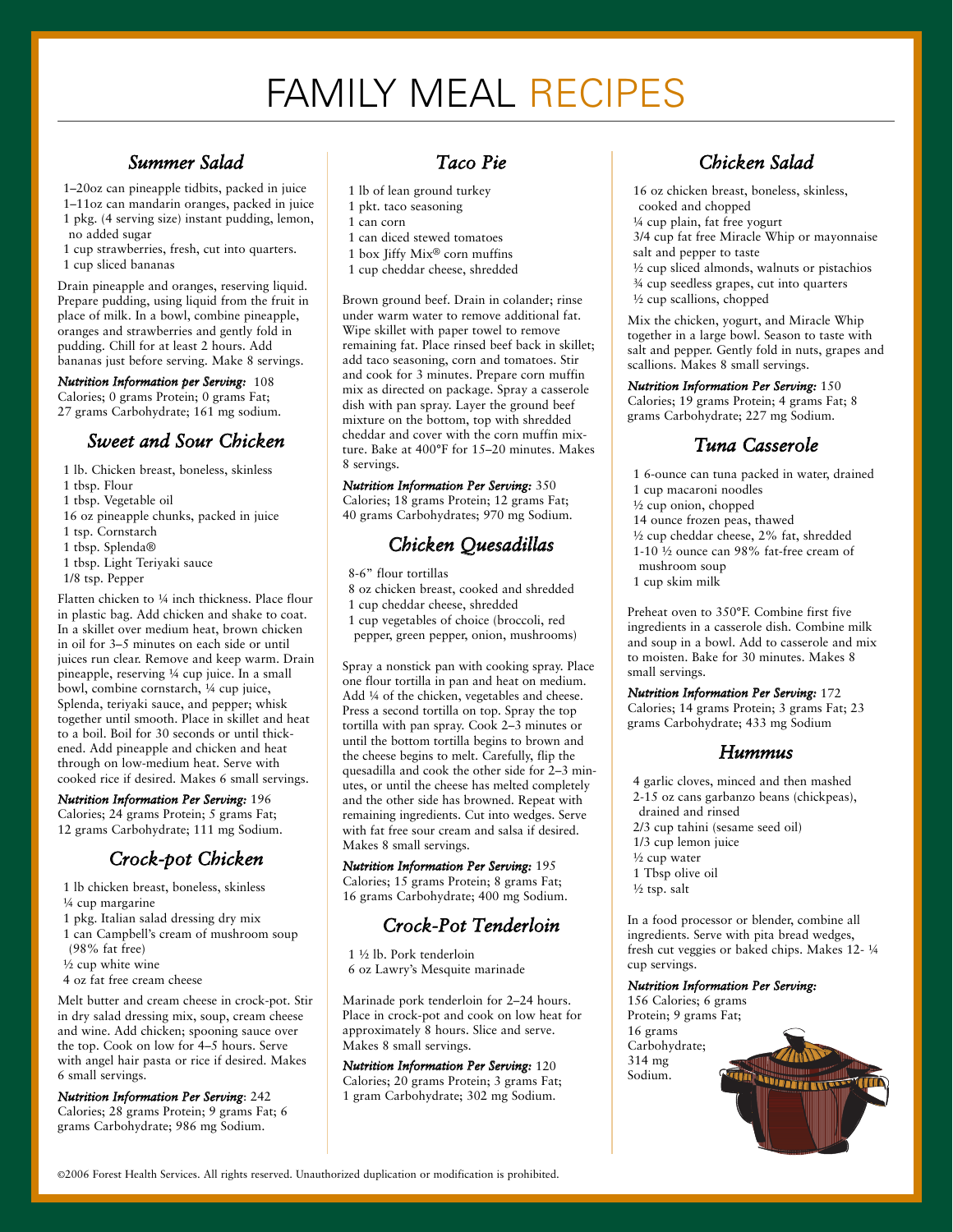## FAMILY MEAL RECIPES (CONT.)

#### *Chicken and Salsa*

Submitted by Kelly S.

1 lb. Chicken breast, boneless, skinless

16 oz salsa

2-15 oz cans black beans, drained and rinsed 8 oz cream cheese, fat free

Add chicken to a large frying pan. Add salsa, beans and cream cheese. Heat on medium heat until warm and cream cheese has melted. You may need to add a little water (1–2 cups) if become too thick. Makes 6 small servings.

*Nutrition Information Per Serving:* 302 Calories; 29 grams Protein; 3 grams Fat; 28 grams Carbohydrate; 1291 mg Sodium.

### *Pineapple Ginger Pork*

2 lbs pork tenderloin, boneless, cut into 1 inch cubes

1 cup chicken broth

3 Tbsp. tapioca, quick-cooking

3 Tbsp. soy sauce, low sodium

1 tsp. fresh ginger, grated

1 15 ¼ oz can pineapple chunks, packed in iuice

4 medium carrots, cut into ½ inch slices (2 cups)

1 large onion, cut into 1-inch pieces

- 1-8 oz can water chestnuts, sliced and drained
- 1 ½ cups fresh snow pea pods or one 6-oz

package frozen pea pods

3 cups hot cooked rice

In a large skillet brown the pork in ¼ cup of chicken broth. In a 3 ½ or 4-quart crock-pot, combine the remaining chicken broth, tapioca, soy sauce, and ginger. Drain pineapple-reserving juice. Stir juice into broth mixture; cover and chill pineapple chunks. Add carrots, onion, water and chestnuts to crock-pot. Add pork. Cover and cook on low-heat setting for 6–8 hours or on high-heat setting for 3–4 hours.

Ten to 15 minutes before serving, turn to highheat setting. Stir in pineapple and pea pods. Cover and cook for 10–15 minutes or until pea pods are crisp-tender. Serve over rice. Makes 8 servings.

*Nutrition Information Per Serving:* 318 Calories; 31 grams Protein; 5 grams Fat; 35 grams Carbohydrate; 451 mg Sodium

#### *Pot Roast*

2 1/2 # boneless bottom round or chuck roast 1-10 ¾ oz can french onion soup

Place roast in slow cooker. Add soup. Cover and cook on low-heat setting for 10–12 hours or high-heat setting for 5–6 hours. Slice and serve. Makes 10 servings.

*Nutrition Information Per Serving:* 214 Calories; 29 grams Protein; 10 grams Fat; 1 gram Carbohydrate; 192 mg Sodium.

### *Mushroom Crusted Quiche*

Submitted by Berni D.

- 2 cups fresh mushrooms
- Vegetable spray
- 1/4 cup of grated Parmesan cheese
- 1 cup egg substitute
- 1/4 cup each diced onions and peppers (green or hot)
- 1 cup skim milk
- 1 cup low fat cheese (cheddar or mozzarella) salt and pepper to taste

Dice mushrooms finely and sauté in

pan sprayed with pan spray until tender. Remove from heat and mix in grated Parmesan cheese. Form mushroom mixture into the bottom of a 9" round pie plate.

Sauté onions and peppers in

pan. Beat egg substitute and milk in bowl; add cooked onions, peppers and cheese. Pour over top of crust. Bake at 350°F for 40 minutes or until eggs are set. Let cool for 5 minutes and cut into wedges. Makes 8 servings.

#### *Nutrition Information Per Serving:* 81

Calories; 9 grams Protein; 3 grams Fat; 5 grams Carbohydrate; 218 mg Sodium.

#### *Blueberry Muffins*

- 2 cups all-purpose flour
- 2 teaspoons baking powder
- 3/4 teaspoon salt
- 1/2 cup (1 stick) light margarine, softened
- 1 cup SPLENDA® No Calorie Sweetener,
- Granular
- 2 Tbsp. honey
- 2 whole large eggs
- 1 teaspoon vanilla
- 1/2 cup skim milk
- 1 cup blueberries, fresh or frozen

Preheat oven to 350° F. Line 10 muffin cups with paper liners. Sift together flour, baking powder, and salt, set aside. Beat together margarine, SPLENDA® Granular, and honey with an electric mixer until light and fluffy. Add eggs one at a time beating well after each addition. Stir in vanilla. Alternately stir in flour mixture and milk, beginning and ending with flour mixture. Fold in berries.

Spoon batter into paper lined muffin cups, and bake until golden brown and a toothpick inserted comes out clean, about 25–30 minutes. Cool in pan 10 minutes on a wire rack. Remove from pan. Cool completely on wire rack. Makes 10 muffins.

*Nutrition Information Per Muffin:* 182 Calories; 4 gram Protein; 5 grams Fat; 28 grams Carbohydrate; 270 mg Sodium.

### *Light Nachos*

36 round nacho chips 1-16 oz can fat free refried beans ½ package taco seasoning ½ cup fat free sour cream ¼ cup low fat shredded cheddar optional: salsa, jalapeño peppers

Mix refried beans, taco seasoning and sour cream in a bowl. Spread on chips and lay chips flat on a baking sheet. Sprinkle shredded cheese on chips, top each chip with a jalapeño pepper if desired. Broil chips until cheese is melted. Serve with salsa. Make 9 servings.

#### *Nutrition Information Per Serving:* 107

Calories; 4 grams Protein; 2 grams Fat; 9 grams Carbohydrate; 367 mg Sodium

#### *Broccoli Salad*

- 4-5 cups Broccoli flowerettes
- 1/2 red onion, sliced
- 1/2 cup low fat cheddar cheese, grated
- 1/2 lb. bacon, fried and chopped
- 1 cup Miracle Whip Free
- 2 Tbsp. vinegar
- 6 Tbsp. Splenda®

Combine broccoli, onion, cheddar, and bacon. Combine Miracle Whip Free, vinegar, and Splenda in a separate bowl. Mix well and pour over salad broccoli mixture. Refrigerate and serve when chilled. Makes 14 servings.

#### *Nutrition Information Per Serving:* 65

Calories; 4 grams Protein; 3 grams Fat; 6 grams Carbohydrate; 242 mg Sodium.

### *Breakfast Bake*

10 slices light bread

- 8 ounces turkey breakfast sausage
- 1/2 cup shredded low fat cheddar cheese
- 1/2 cup grated Parmesan cheese
- 1 1/2 cups egg substitute
- 2 cups skim milk
- 1 cup salsa

Coat a 13-by-9-by-2-inch baking dish with cooking spray. Cut the crusts off the bread and layer in the pan. Cook the sausage until brown, stirring to break into small lumps. Drain well. Spoon the sausage over the bread. Sprinkle with cheese.

Combine the egg substitute and milk, stirring well. Pour over bread. Cover and refrigerate overnight or until ready to bake. Heat oven to 350 degrees. Bake for 40 to 45 minutes, or until set. Cool slightly before cutting. Serve with salsa on the side. Makes 12 servings.

*Nutrition Information Per Serving:* 125

Calories; 12 grams Protein; 4 grams Fat; 13 grams Carbohydrate; 504 mg Sodium.

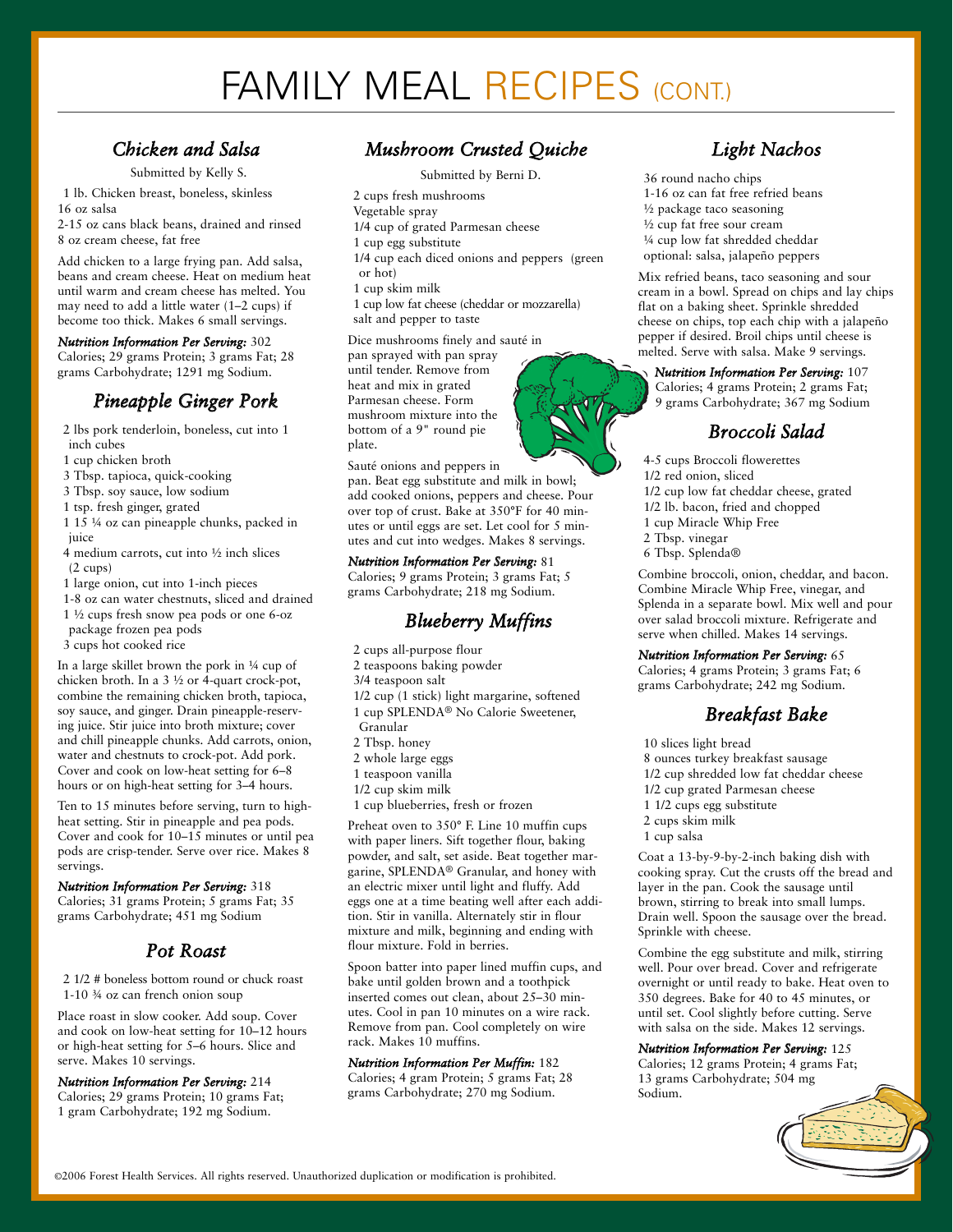## FAMILY MEAL PLANS

| <b>SUNDAY</b>                                                                      | <b>MONDAY</b>                                                    | <b>TUESDAY</b>                                                    | <b>WEDNESDAY</b>                                          | <b>THURSDAY</b>                                           | <b>FRIDAY</b>                                             | <b>SATURDAY</b>                                                            |
|------------------------------------------------------------------------------------|------------------------------------------------------------------|-------------------------------------------------------------------|-----------------------------------------------------------|-----------------------------------------------------------|-----------------------------------------------------------|----------------------------------------------------------------------------|
| <b>Family Brunch</b><br>Ham<br>Scrambled Eggs<br>Fresh Fruit<br>Blueberry Muffins* | Crock Pot<br>Chicken*<br>Cooked Carrots<br><b>Crescent Rolls</b> | Carry Out<br>Rotisserie Chicken<br>Caesar Salad Kit<br>Foco Bread | Tuna Casserole*<br>Sugar Free Gelatin<br>Fresh Fruit Cups | Taco Pie*<br>Carrot and Celery<br><b>Sticks</b>           | Order In<br>Chinese                                       | Lite Nachos*<br>Hummus and Pita*<br>Veggies and Dip<br>Fresh Fruit and Dip |
| <b>Family Brunch</b><br>Ouiche*<br>Broccoli Salad*<br>Fresh Strawberries           | Sweet & Sour<br>Chicken*<br>Rice<br>Vegetables                   | Carry Out<br>Applebee's                                           | Crock Pot<br>Tenderloin*<br>Dinner Rolls                  | Lite Fish Sticks<br><b>Baked Fries</b><br><b>Broccoli</b> | Order In<br>Antipasti Salad<br>with extra ham             | Steak Salad<br>Crunchy<br><b>Breadsticks</b>                               |
| <b>Family Brunch</b><br>Breakfast Bake*<br>Summer Salad*<br>Apple Slices           | Chicken<br>Ouesadilla*<br>Fresh Salsa<br>Fat Free Sour<br>Cream  | Carry Out<br>Subway                                               | Crock Pot Roast<br><b>Beef</b><br><b>Mashed Potatoes</b>  | Chicken and Salsa<br>Corn Bread                           | Order In<br>Pizza (lite)<br>Grapes, Apples and<br>Bananas | Shrimp Scampi<br>Angel Hair Pasta<br>Garden Salad                          |
| <b>Family Brunch</b><br>French Toast<br>Canadian Bacon<br><b>Fruit Smoothies</b>   | Chicken Salad*<br>Italian Vegetables<br>Sliced Italian Bread     | Carry Out<br>Olive Garden<br>Spaghetti and Salad                  | Baked Potato Bar<br>with low fat<br>toppings              | Crock Pot<br>Pineapple Ginger<br>${\rm Park}^*$           | Order In<br>Grilled Chicken<br>Salad                      | Grilled Chicken<br><b>Baked Potato</b><br>Corn on the Cob                  |

\*Recipes on pages 2-3

## **RECONSTRUCTIVE SURGERY**

**To receive a free reconstructive surgery guide, call 8002820066 or send us an email at rc@barixclinics.com with your name and contact information.**

Our reconstructive surgery program is currently performed at all our

centers in Michigan, Ohio, Illinois, Pennsylvania, and Arizona. Call us today for more information!



# **REWARD** YOURSELF!

This month, you could earn a<br>\$25 GIFT CERTIFICATE for<br>your "It Worked for Me" tips<br>or recipes! Just submit as many \$25 GIFT CERTIFICATE for your "It Worked for Me" tips or recipes! Just submit as many recipes and "It Worked for Me" tips as you like, the most original and creative will be awarded a \$25.00 gift certificate. Include your name and contact info with your entry make sure your recipes follow Barix nutritional guidelines. Tips must be submitted by May 31, 2006. This month, thanks to Kathryn W., and Kelly S., and Berni D. for the tips and recipes. Please send comments, ideas, recipes, and *"It Worked for Me"* tips to Deb Hart, RD, LD at dhart@foresthealth.com.

## **OTHERS CARE. PLEASE SHARE.**

**P** lease tell us about the lives that<br>have changed because you<br>shared your weight-loss story. have changed because you shared your weight-loss story. Submit your story on the "Share Your Success" section of the Patient website. What you have to say may be printed in this publication or on our website and can serve as inspiration to all.

### **QUESTIONS ABOUT FINANCING YOUR SURGERY?**

Call a Barix Patient Service Representative at 800-282-0066.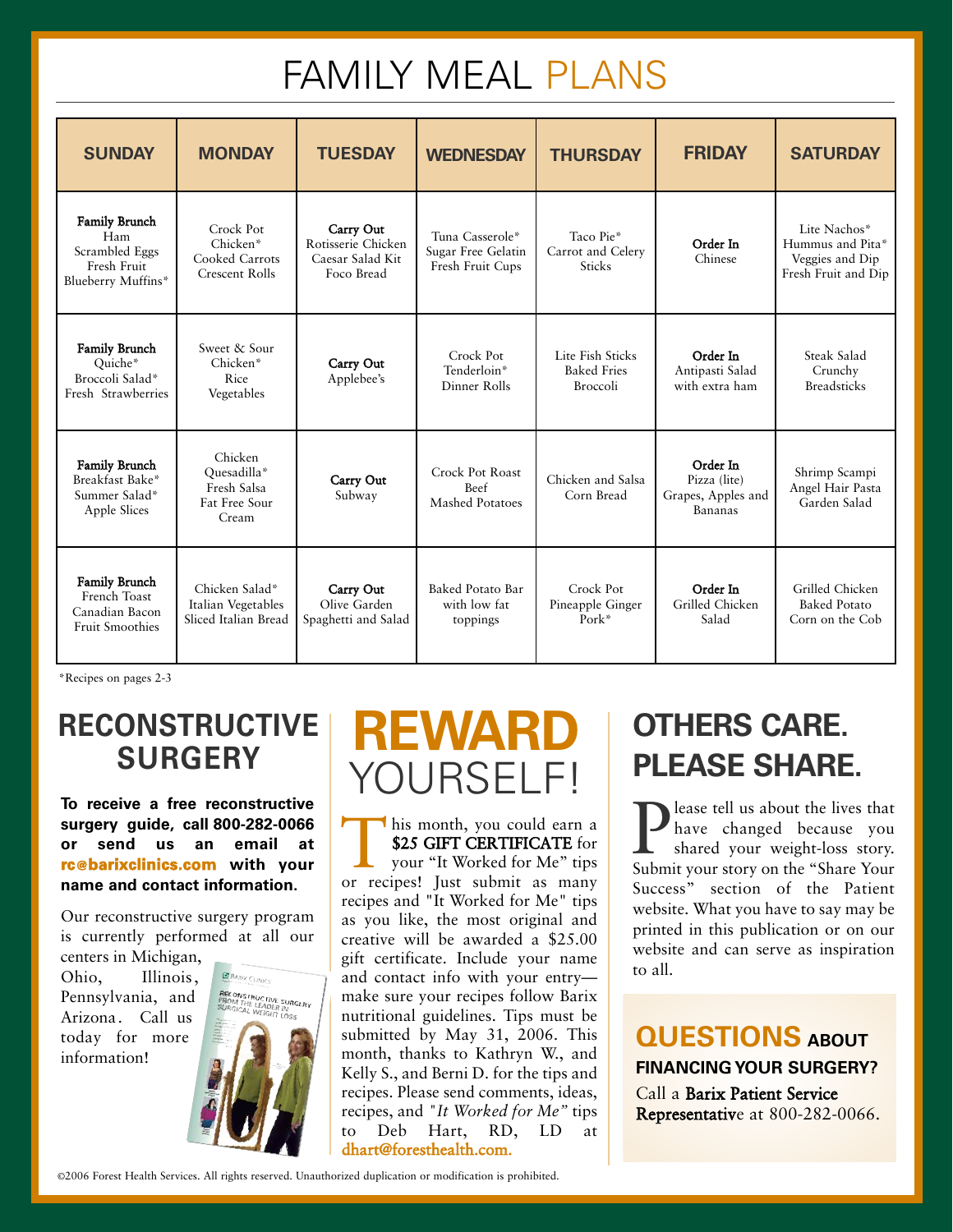# **CONSIDERING<br>
SURGERY**<br> **T** Taving bariatric surgery is a **SURGERY**

wing bariatric surgery is a<br>major life-changing event.<br>Thinking about the support<br>that you will need and getting it major life-changing event. Thinking about the support that you will need and getting it lined up ahead of time will ease the transition after surgery. In addition to your family and friends, be sure to ask others at your support group, on the Barix Clinics Store Message Board, through the Barix Buddy system what types of support were most helpful to them after surgery. There's nothing like the help of a friend that's been there.

*Emotional Support*—It is normal to experience a variety of feelings and emotions after surgery. While most patients feel hope, optimism and confidence about the active new life they will build; sometimes there can be feelings of anxiety or irritability. Support and encouragement from friends and family can make a world of difference. Those that really care about you will want you to be healthy and happy. They are usually willing to do whatever they can to help you reach your weight goal. However, they may not know how to best support your efforts. You will need to let them know how they can help.

*Activity Support*—Having an activity partner may be more motivational than going solo. Think about whom you can enlist and get started working out together before surgery if possible. Think about

what type of activities you will do. Check out the local YMCA, health club, community education programs, or other fitness opportunities. If you plan to exercise at home, watch for sales on equipment, exercise videos or small hand weights.

*Food Support*—Start to read labels, looking for the sugar, fat and protein content of foods, while grocery shopping. Ask for the nutrition information at the fast food outlets that you visit and begin to make healthier choices. Get your family and friends on board by trying new sugar free, low calorie options. Clean out your kitchen getting rid of sugar laden foods, and drinks.

*Workplace Support*—Enlist the help of those that you work with to have sugar free treats for workplace celebrations or decorate workstations rather than celebrating with the traditional cake. Petition for healthier food options in the cafeteria and vending areas or refrigerators and microwaves to bring lunches from home.

*Family Support*—In many cases, you will educate your family and friends about bariatric surgery. They will need to know that the surgery is not magic; it is a valuable tool for successful weight loss and maintenance. They can help you to make the healthful lifestyle changes. So many times the entire family improves their healthful habits when one person has bariatric surgery. Your family can look forward to an increased level of energy and sense of confidence. Let your family know about the changes they can expect in your eating and exercise habits and how they can help.



**REQUEST A FREE BROCHURE FOR YOU OR A FRIEND at 8002820066, or www.barixinfo.com**

# **IT WORKED FOR ME**

Submitted by Kathryn W.

There are many small things that you don't think of when you start your weight loss journey. The first few weeks you concentrate on nutrition and watching the pounds fall off. Then comes that day that you realize that all and I mean all of your clothes are way too big. As a professional that is required to wear business attire, it became a daily struggle to put outfits together on a limited budget. My new body was swimming in 3X tops.

One day I was near a Salvation Army store and threw caution to the wind and walked in. Was I in for a shock! Hidden among the racks and racks and racks of color coordinated clothes were gems for just pennies. I have walked out of the store with designer label suits in perfect condition for under \$10.00. Brand new items with the tags still on can be found on every rack. Recently, I presented a paper before more than 200 of my peers dressed in my clothes from my new favorite store; all for \$12.35, two piece suit, designer silk blouse, chain belt and trendy pin. I did have to pay full price for the shoes, even my feet have changed sizes.

The best part is when I am ready for the next size down, which is becoming a monthly event, I just bring back the clothes I bought and donate them. You can find allowable deductions on the web at the IRS.gov site.

You don't have to go broke keeping up with your ever changing wardrobe, just be creative where you purchase items. See you at the Barix Ball in my \$16.00 gown.

©2006 Forest Health Services. All rights reserved. Unauthorized duplication or modification is prohibited. © 2006 Forest Health Services, LLC. Barix, Barix Clinics, and the Barix Clinics logo are trademarks of Forest Health Services, LLC. All other trademarks and registered trademarks are the property of their respective owners. Forest Health Services, LLC does not necessarily endorse the content of any external websites referenced in this publication.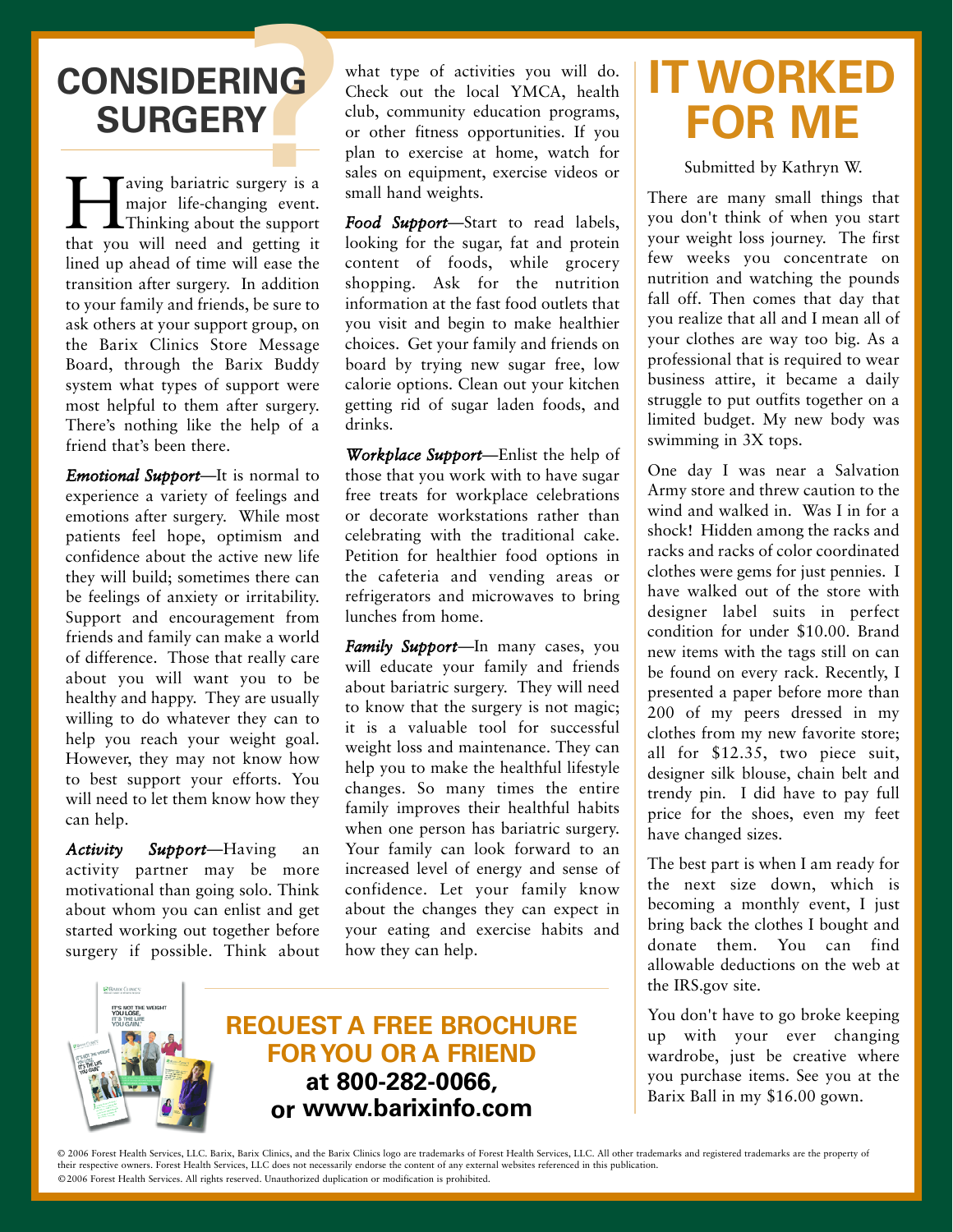## **Shopping List**

| <b>Produce</b>      | <b>Dairy</b>                          | <b>Breads and Cereals</b>      | <b>Desserts</b>              |
|---------------------|---------------------------------------|--------------------------------|------------------------------|
| Asparagus           | American Singles, Fat Free            | Bread, Wheat                   | Pudding, Sugar Free          |
| <b>Broccoli</b>     | <b>Butter</b>                         | Bread, Rye                     | Gelatin, Sugar Free          |
| Cabbage             | Cheddar Cheese, Fat Free              | <b>Bread</b>                   | Whipped Topping, Light       |
| Carrots             | <b>Cottage Cheese</b>                 | Buns, Hot dog                  | Fudgsicles, Sugar Free       |
| Cauliflower         | Cream Cheese, Fat Free                | Buns, Hamburger                | Popsicles, Sugar Free        |
| Celery              | Egg Substitute                        | Muffins, English               | Fruit Juice Bars, Sugar Free |
| Corn                | Eggs                                  | <b>Bagels</b>                  | Frozen Dessert, Sugar Free   |
| Cucumber            | I Can't Believe it's not Butter Spray | Bread, Pita                    |                              |
| <b>Green Beans</b>  | Margarine, diet                       |                                |                              |
| Lettuce             | Margarine, regular                    |                                |                              |
| <b>Mushrooms</b>    | Milk 1%                               |                                |                              |
| Onion, green        | Milk, 1/2 %                           |                                |                              |
| Onion, red          | Milk, Skim                            |                                | <b>Dressings and Sauces</b>  |
| Onion, Spanish      | Mozzarella Cheese, Fat Free           | <b>Cheerios, General Mills</b> | Italian Dressing, Low Fat    |
| Potato, baking      | Nonfat Dry Milk                       | CoCo Wheats                    | Ranch Dressing, Low Fat      |
| Potato, red skin    | Sour Cream, Fat Free                  | Corn Flakes, Kellogg's         | Miracle Whip, Fat Free       |
| Potato, sweet       | String Cheese, Fat Free               | Cream of Wheat                 | Mayonnaise, Fat Free         |
| Spinach             | Swiss Cheese, Fat Free                | Fiber One                      | Spaghetti Sauce, Low Sugar   |
| Tomatoes            | Swiss Singles, Fat Free               | Grits                          | Gravy, Low Fat               |
| Apples              | Yogurt, light                         | Malt-O-Meal Puffed Rice        |                              |
| Apricots            |                                       | Malt-O-Meal Puffed Wheat       |                              |
| <b>Bananas</b>      |                                       | Oat Bran                       |                              |
| <b>Blueberries</b>  |                                       | Oatmeal                        |                              |
| Cantaloupe          |                                       | Ralston                        | <b>Snacks</b>                |
| Cherries            |                                       | <b>Rice Chex</b>               | Crackers, Low Fat            |
| Grapefruit          |                                       | Shredded Wheat                 | Popcorn Cakes, Low Sugar     |
| Grapes              |                                       | <b>Sunflakes</b>               | Pretzels                     |
| Kiwi                |                                       |                                | Bugles, Light                |
| Oranges             |                                       |                                | Tortilla Chips, Light        |
| Peaches             | <b>Beverages</b>                      | <b>Condiments</b>              | Popcorn, Microwave, Light    |
| Pineapple           | Juice, 100%                           | Sugar Sub                      |                              |
| Prunes              | Tropicana Twister Light               | Brown Sugar Sub                |                              |
| <b>Strawberries</b> | <b>Crystal Light</b>                  | Sugar Free Syrup               |                              |
| Watermelon          | Iced Tea                              | Low Sugar Peanut Butter        |                              |
|                     | Kool-aid                              | <b>Fruit Spread</b>            |                              |
|                     | Alba                                  | Salsa                          |                              |
|                     | Carnation Instant Break. SF           |                                |                              |
|                     | Hot Cocoa-Sugar Free                  |                                |                              |
|                     |                                       |                                |                              |

\_\_\_ \_\_\_\_\_\_\_\_\_\_\_\_\_\_\_\_\_\_\_\_\_\_\_\_ \_\_\_ \_\_\_\_\_\_\_\_\_\_\_\_\_\_\_\_\_\_\_\_\_\_\_\_ \_\_\_ \_\_\_\_\_\_\_\_\_\_\_\_\_\_\_\_\_\_\_\_\_\_\_\_